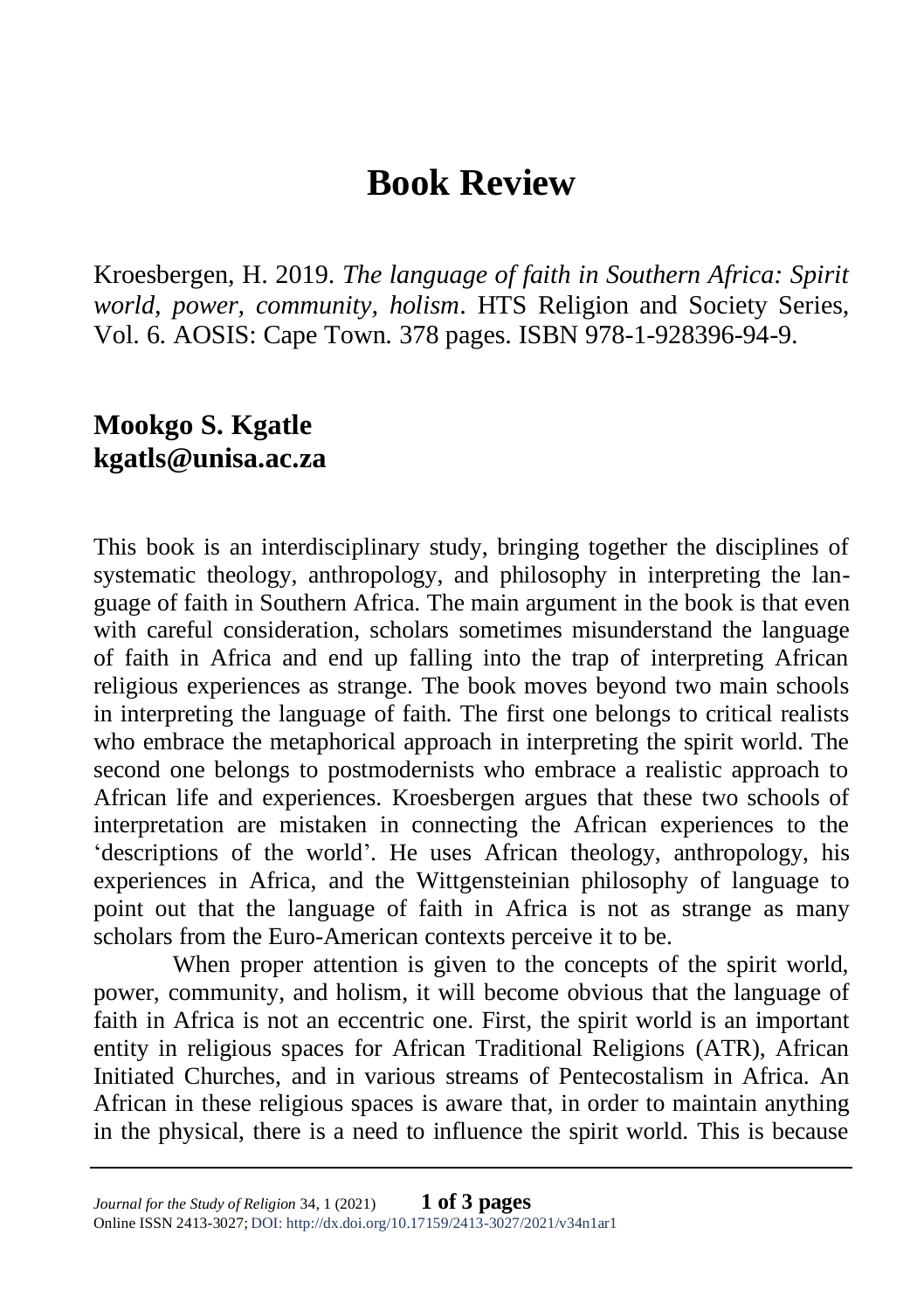## *Mookgo S. Kgatle*

'[p]eople in Africa believe in a "mystical causality" – the spirit world is seen as the cause for everything that takes place' (Kroesbergen 2019:22). Consequently, believers in Pentecostal circles would visit a prophet in the same way that an African would visit the diviner in ATR. The difference is that a prophet in Pentecostalism uses the power of the Holy Spirit to confront the spirit world while a diviner uses other powers to confront the same spirit world. Therefore, for the African in the African context, the spirit world exists and is real, as opposed to other contexts where it is viewed as superstitious.

Second, the concept of power also plays an important role in African religious spaces. In Pentecostalism, it is very common to refer to pastors and prophets as 'powerful men or women of God'. This accolade is not given because of one's ability to speak well or teach well in a church setting, but because of an ability to demonstrate the power of God in casting out demons, healing the sick, and at times, claims of raising the dead. Therefore, while the Euro-American context interprets religion as 'a system of ideas and beliefs' (Kroesbergen 2019:124), the African context interprets it as a space where power is seen to be working and manifesting among believers or adherents of religion. This power among Neo-Pentecostals in Africa, specifically New Prophetic Churches, is transferred to prophetic objects in the form of anointing oil, holy water, anointed calendars, and so forth. In buying them, the followers are accessing the very power of the man or woman of God.

Third, in Africa, as opposed to the individualized life of the Euro-American contexts, the communal life is important among community members in what is commonly known as Ubuntu. The concept of Ubuntu applies to churches and congregations where people see a need to come together and have fellowship. However, within neo-Pentecostal circles there is a growing trend of using the concepts of 'man or woman of God', and 'international ministries' as opposed to churches and congregations. These appellations change the way in which we understand the concept of Ubuntu because 'Ministries International are not social institutions where someone belongs to a group, but everyone is invited to try out what works for them' (Kroesbergen 2019:227). In addition, the focus is now on the pastor as 'man or woman of God', not necessarily on the community of believers. However, instead of forcing these men and women of God back to churches and congregations, we should rather 'enable and encourage a dialogue of faith within this wide band of pilgrims' (Kroesbergen 2019:277).